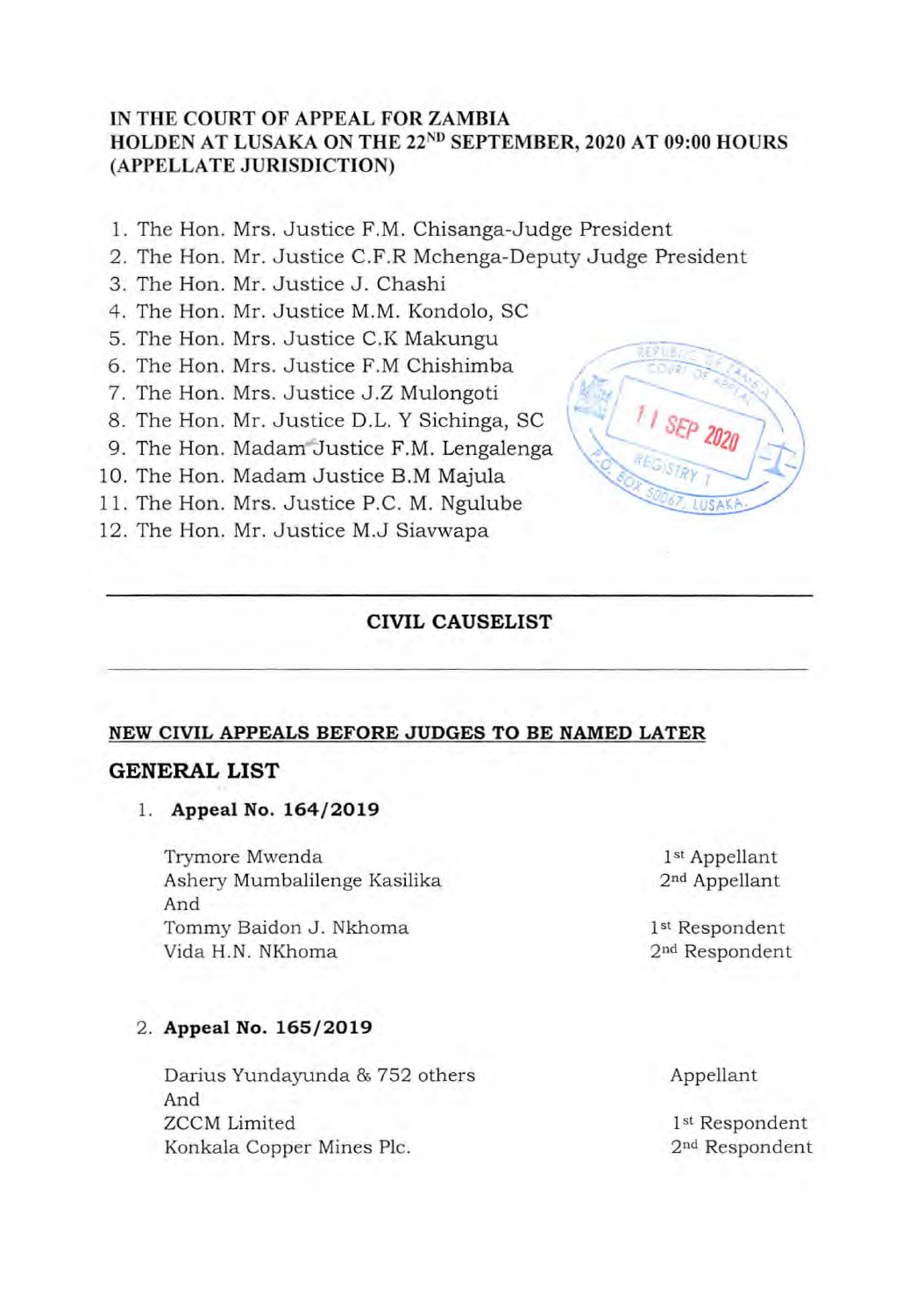# 3. **Appeal No. 171/2019**

Ulubemba Investment 1st Appellant<br>
1st Appellant<br>
2<sup>nd</sup> Appellant AMB F. Kapoka Navnit Patel 3rd Appellant And Lethabo Primary School and Respondent

# **4. Appeal No. 177/2019**

The People ex-parte mehluli Batakathi And The Law Association of Zambia Appellant Respondent

# **5. Appeal No. 180/2019**

Webster Saasa Shamambo And Juliet Mwale

à.

Appellant

Respondent

rais

Caroline Namakando **CLERK OF SESSION**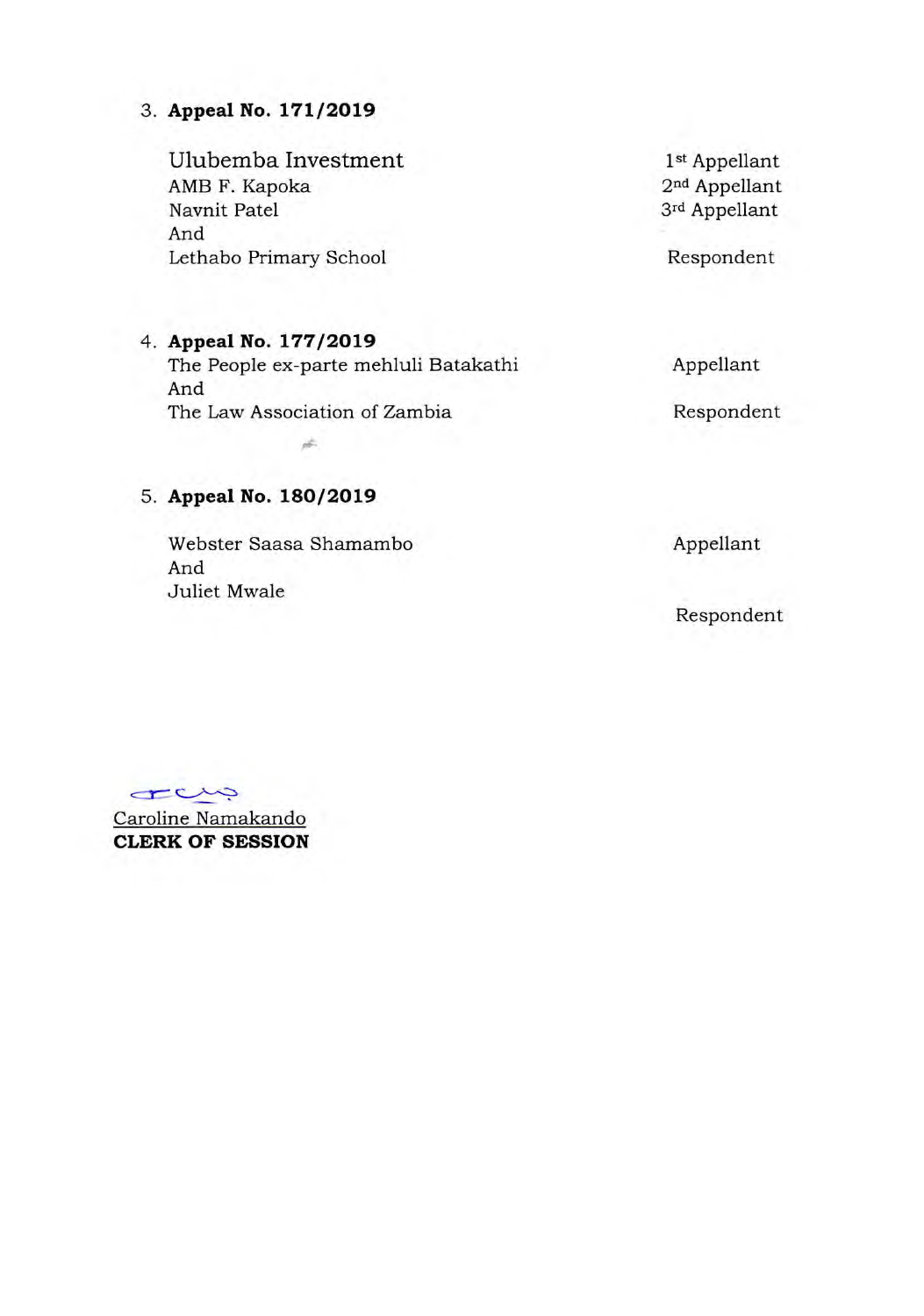## **LAWYERS**

- **Appeal No. 164/2019** -Messrs Milner and Paul Legal Practitioners Stand No. 2993, Sianjalika Road, Woodlands, LUSAKA

**Appeal No. 164/2019** - Messrs Lukona Chambers, Lex House, Suite 4, Addis Ababa Roundabout, Rhodes Park, **Lusaka.**  Email: lukonachambers@gmail.com

**Appeal No. 164/2019** - Messrs Shamwana & Company, Plot No. 8101, Cedar Road, Woodlands, Lusaka

**Appeal No. 164/2019-** National Legal Aid Clinic for Women, Plot No. 1 10a/ 150, Musonda Ngosa Road, Villa Elizabetha

**Appeal No. 164/2019-** Mr. Baldon Nkhoma **(0979-560132)** Lusaka

**Appeal No. 165/2019-** Messrs Caristo Mukonka Legal Practitioners, Broadwalk building, 1<sup>st</sup> Floor, Suite 18 Broadway Road, **Ndola Email: mukonkac@yahoo** 

**Appeal No. 165/2019-** The Deputy Legal Counsel, ZCCM Investment Holding Plc, ZCCM IH Office Park, Alick Nkata Road, **Lusaka** 

**Appeal No. 165/2019-** Messrs ECB Legal Practitioners, ECB House, Corner Enos Chombo/President Avenue, Kitwe (No email)

**Appeal No. 165/2019-** Messrs John Kaite Legal Practitioners, Plot No. 1222, Greenpark Crescent Parklands, Kitwe (No email)

**Appeal No. 171/2019-Messrs** Mulungushi Chambers, House No. 6, Brentwood Drive, Ndeke Village, Longacres, Po. Box 36639, **Lusaka**  Email:mulungushichambers@yahoo.com

**Appeal No.171/2019-Messrs** M.K. Achiume & Associates, No. 4 Impala Road, Woodlands, **Lusaka** 

- **Appeal No. 177/2019-Messrs** Muyatwa Legal Practitioners 8B, Kawama Road, Off Mosi-oa-Tunya Road, Woodlands